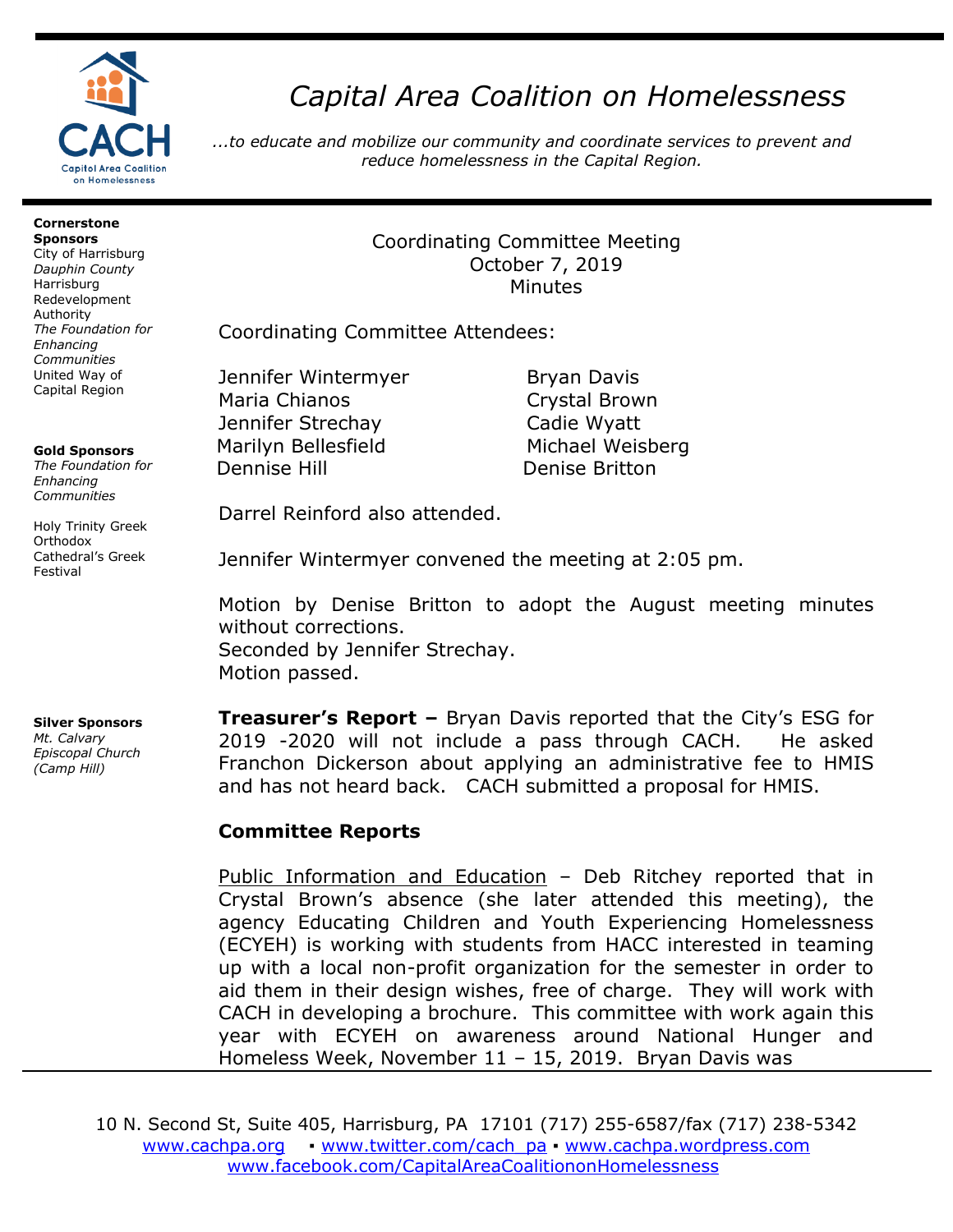suggesting that the HACC students work on the CACH website, a recommendation made by Leadership Harrisburg Area.

Coordinated Entry – Marilyn Bellesfield updated us that the committee is now working with the YWCA DV unit to include a macro number of people served so as to include them in the Coordinated Entry System (CES). Additional work is also being done on the policies and procedures manual.

**2019 Continuum of Care (CoC) application –** Jennifer Wintermyer thanked George Payne and the Ranking committee for all their work on this year's CoC application. Bryan Davis said that much time was spent by the committee on understanding the Part 2s of the application; agencies' renewals. Regarding CACH's new application for CES funds, if awarded CACH will issue a Request for Proposals for the work. He talked briefly about Gaudenzia/Delta's new application for domestic violence/rapid re-housing funds. Both Part 1 and all Part2s are posted on the CACH website. Jennifer told us that the Ranking committee will start early in 2020. A review of our process will take place in April 2020.

**CCIMS** – Deb Ritchey distributed the attached HMIS reports for Rapid Re-housing, ESG and HMIS for September 1 – October 7, 2019.

**Action Item** – The final draft of revised by-laws plus an organizational chart was emailed earlier. Jennifer Wintermyer pointed out the because of the mission of the Community Conversations committee, the Planning and Resource committee revised Community Conversations name to Faith-Based Initiatives. CACH is committed to broadening church, synagogue and mosque involvement beyond the city. Bryan Davis proposed language changes to Article 1, A. since CACH is on file at HUD as the CoC. His other recommendation was the draft's reference to Blueprint versus Consolidated Plan. This last recommendation is made in order to be consistent with HUD language. The election process for the Board of Directors is outlined in the revision. This Board and the Planning and Resource Development committee replaces the Coordinating committee. Once approved, policies and procedures will be developed. Jennifer will take questions and concerns about this draft and it is planned for approval next month. Mike Weisberg explained what representation is established in the Board positions. One goal was to eliminate the conflict of interest with agencies receiving HUD monies making policy decisions for the organization. Appreciation was expressed for the work by Dan Eisenhauer, Bryan and Mike.

**Old Business** – Darrel Reinford expressed concern that there doesn't seem to be community or organization capacity to meet the needs of homeless women and children during winter adverse weather conditions. This need was historically met by the YWCA. It is predicted that four to eight women and children may need this assistance. He suggested that CACH respond by identifying a way to meet the

<sup>10</sup> N. Second St, Suite 405, Harrisburg, PA 17101 (717) 255-6587/fax (717) 238-5342 [www.cachpa.org](http://www.cachpa.org/) • [www.twitter.com/cach\\_pa](http://www.twitter.com/cach_pa) • [www.cachpa.wordpress.com](http://www.cachpa.wordpress.com/) [www.facebook.com/CapitalAreaCoalitiononHomelessness](http://www.facebook.com/CapitalAreaCoalitiononHomelessness)